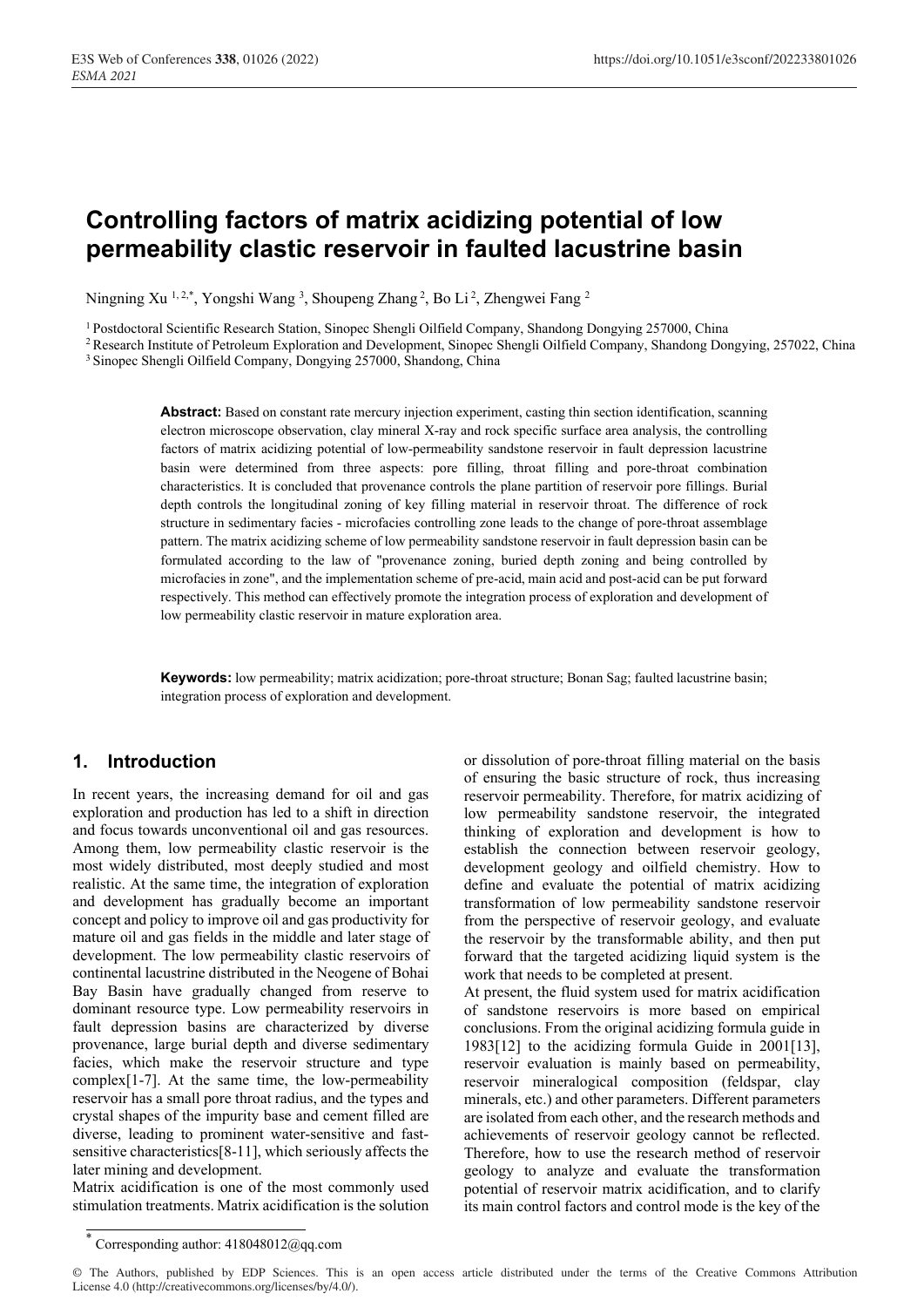E3S Web of Conferences 338, 01026 (2022) https://doi.org/10.1051/e3sconf/202233801026

research. The low permeability clastic reservoir in the northern bonan sag of Jiyang Depression is selected to analyze and summarize the controlling factors and control modes of matrix acidizing potential.

### **2. Controlling factors of acidizing potential of low permeability sandstone matrix**

The characteristics of low permeability sandstone reservoir in continental faulted lacustrine basin are complex and diverse. It is concluded that these geological characteristics are determined by three factors: (1) the provenance controls the plane partition of reservoir pore fillings (calcite, andolomite, siliceous and pyrite, etc.); (2) Burial depth controls the longitudinal zonation of reservoir throat fillers (kaolinite, illite, chlorite and mixed layer minerals, etc.) and (3) the rock structure differences (sorting, rounding, contact mode, etc.) within the sedimentary facies - microfacies control zone, and leads to the change of pore-throat assemblage mode (Fig. 1).



**Fig.1** Controlling factors of matrix acidizing potential of low permeability reservoir

#### **2.1 Provenance controls the plane partition of pore fillings**

The differentiation of pore and throat radius is obvious in low permeability sandstone reservoir. The relatively developed pore types include primary intergranular pore, intergranular residual pore, intragranular dissolved pore, intergranular dissolved pore and fracture pore. The pore fillings mainly include the original sedimentary complex and the types of diagenetic alteration (such as gray matter complex recrystallization), siliceous cementation in early diagenetic stage and calcite - andolomite cementation in middle diagenetic stage.

First, the aim of matrix acidification of sandstone is to chemically remove or dissolve minerals from the pore throat. The original deposits and alteration products are usually argillaceous or gray complexes, and often contain clay components and adsorbed iron. At the same time, after a long time of compaction, they often appear as relatively dense occurrence state. Therefore, the acidizing effect of hydrochloric acid or soil acid in common use is relatively general, so for pore filling, matrix acidizing pays more attention to the diagenetic and cementation minerals in it. Secondly, compared with the throat (radius  $<$  5  $\mu$ m), the pores are filled with authigenic minerals

formed in the diagenetic stage. Because the pore space is larger, it is easier for the fluid to crystallize out minerals. The cemented rock forming minerals in the pores are significantly affected by the original particle composition of the reservoir and the early synsedimentary fluid. By comparing different provenance areas in the study area, it is found that the types of reservoir pore fillings are obviously controlled by provenance.

#### **2.2 Burial depth controls the longitudinal zoning of clay mineral assemblage pattern in reservoir throat**

The throat radius of low permeability sandstone reservoir is less than 5 μm, and the filling minerals are mainly illite, Aemon mixed layer and chlorite. Montmorillonite or chloritic coatings are most easily formed on the surface of particles during the sedimentation-transport process and in the codeposition period. During the syndepositional and early diagenetic stages, the particles began to contact with each other in the form of point, point and line, and this envelope became one of the earliest filling types of larynx. In the early diagenetic stage, the diagenesis type of reservoir is early siliceous cementation. Reservoir porosity before early diagenesis was about 39%, and after compaction, it decreased by  $20\%~30\%$  to  $10\%~15\%$ . After diagenesis, porosity varies within a small range. This suggests that compaction, porosity reduction and diagenesis during early diagenesis largely determine the type of filling in the throat  $(< 5 \mu m)$ .

According to the results of previous studies, the laryngeal types mainly include pore shrinkage part, variable section contraction part, flaked - curved flaked laryngeal and bundle - shaped laryngeal. The first three are the results of different degrees of contact between particles, bundle throat mainly refers to the microscopic channels in the intergranular complex. Therefore, rock transport and deposition, synsedimentary and early diagenetic stages are the main causes of the formation of throat filling types. Among them, different types of clay mineral original envelope and late diagenetic variation, and early siliceous cements formed in synsedimentary and early diagenetic stages are the main types of throat filling. Because of the variety of clay mineral types, crystal shape and complex sensitivity characteristics, it has become the most important object in matrix acidification.

Clay minerals, especially in sandstone reservoirs, undergo a series of complex diagenetic evolution. Different basins have relatively stable evolution patterns in different layers. The evolution of clay minerals in sandstone reservoirs of the 4th Member of Shahejie formation in Jiyang Depression is a conventional montmorillonite - Illite mixed layer and kaolinite - chlorite/illite evolution model. There are different assemblage patterns of clay minerals in different provenances and layers at different depths.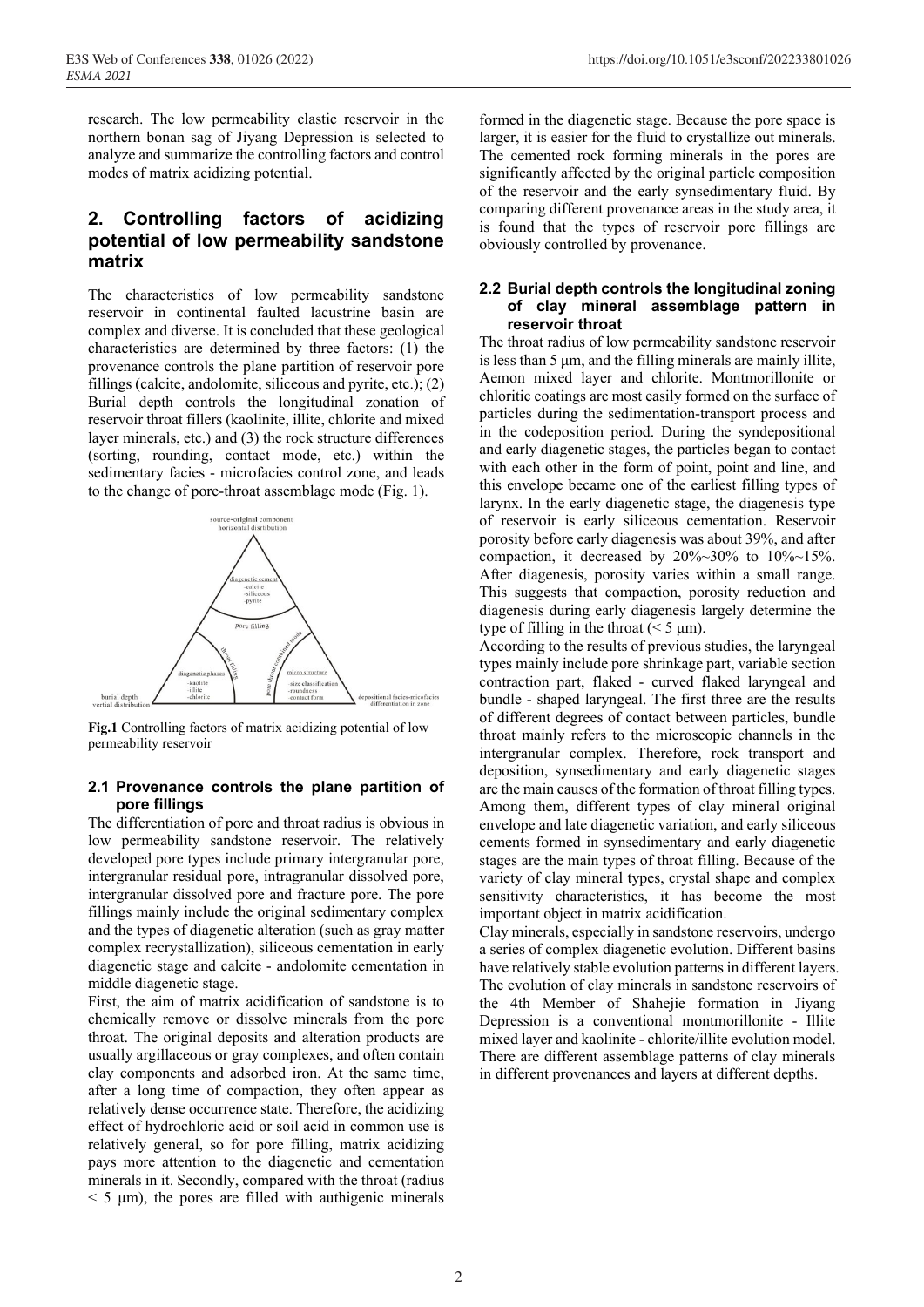#### **2.3 Sedimentary facies-microfacies control rock structure difference leading to the change of pore-throat combination model.**

Provenance and burial depth control the pore and throat filling material of sandstone reservoir, and the size, connectivity and combination pattern of pore and throat space are also very important aspects to evaluate the acid solution reconstruction potential of reservoir. Burial depth has an influence on it, but the influence is universal, and the reservoir is subjected to the same compaction intensity within the same burial depth range. The real difference of pore throat spatial pattern in low permeability sandstone reservoir is sedimentary facies - microfacies. Because of reservoir at the beginning of the diagenetic process, transportation, deposition and consolidation of the rock structure elements including grain size, sorting, psephicity, contact between particles, as well as the mechanical or chemical differentiation of primitive components such as particles and the differences of the type and content of mixed base, makes the reservoir showed significant difference.

The sedimentary facies of low permeability sandstone in the study area mainly include fan delta, turbidite fan and nearshore subaqueous fan. The sedimentary environments of the three facies types are quite different, which makes them have different rock structure characteristics. The combination of provenance, depth and sedimentary facies and microfacies control the plane partition of diagenetic cementation, the longitudinal zonation of clay mineral assemblage model and the pore throat space configuration. As a result, the low permeability sandstone reservoir has a different specific surface area.

### **3. Conclusion and Enlightenment**

(1)Taking Bonan Sag as an example, a "ternary" control model of matrix acidizing potential of low-permeability sandstone reservoir in faulted lacustrine basin was proposed, that is, the plane partition of pore fillers (calcite, dolomite, siliceous and pyrite, etc.) controlled by provenance; Burial depth controls the longitudinal zonation of key filling materials (kaolinite, illite, chlorite and mixed layer minerals) in the reservoir throat and the rock structure differences (sorting, rounding, contact mode, etc.) in the sedimentary facies - microfacies control zone, and leads to the change of pore-throat assemblage pattern.

(2) Based on the "three-step" control mode of reservoir matrix acidizing potential, according to the law of "provenance zoning, buried depth zoning and microfacies control within the zone", matrix acidizing can take a "three-step" plan formulation process. Firstly, the modification method (acid pressure or acidification) and the type and concentration of pre-acid were determined according to the plane partition characteristics of pore fillings caused by the difference of provenance. Secondly, the type and concentration of main acid were determined according to the longitudinal zonation of key fillings in throat caused by burial depth. Finally, it is adjusted according to the difference of pore throat conFiguration

patterns caused by sedimentary facies and microfacies in sand group or single sand body acid system.

## **Acknowledgments**

This work was financially supported by China Postdoctoral Science Foundation Funded Project (Project No.2019M662438).

### **References**

- 1. Zhang Shuncun, Chen Lihua, Zhou Xinxian, et al. Sedimentary model of the Permian sandy conglomerate in the footwall of the Kebai Fault, the Junggar Basin[J]. Oil & Gas Geology, 2009, 30(06):740-746.
- 2. Zheng Zhan, Wu Shenghe, Xu Changfu, et al. Lithofacies and reservoirs of allluvial fan in the Lower Keramay Formation in the block-6 of Karamay oilfield,the Junggar Basin[J]. Oil & Gas Geology, 2010, 31(04):463-471.
- 3. Huang Huicai, Liu Kai. Discussion on the present situation and problems of water flooding development in the conglomerate reservoir of Yanjia oilfield[J]. Nei Jiang Science & Technology, 2009, 30(4): 91-92.
- 4. Zhang Jing, Wang Weifeng, Rong Qihong, et al. Deep-Water Turbidite Fan Deposits and Relation to Hybrocarbon of the Upper Sha-4 of Shahejie Formation at Yong-55 Block in Dongying Sag[J]. Journal of Jilin University (Earth Science Edition) , 2007, 37 (03): 519-524.
- 5. Zhang Shuncun, Jiang Huan, Zhang Lei, et al. Genetic Analysis of the High Quality Reservoir of Triassic Baikouquan Formation in Mabei Region, Junggar Basin[J]. Acta Sedimentologica Sinica, 2014, 32 (06): 1171-1180.
- 6. Shao Hongmei, Liu Zhaojun, Wang Cheng, et al. Diagenesis and pore evolution of deep sandstone in north of Songliao Basin[J]. Global Geology, 2005, 24(01): 58-62.
- 7. Wang Tinghao, Yan Deyu, Huang Wenhui, et al. Characteristics of conglomerate reservoir of Kexia Formation in Liuzhong area of Karamay oilfield[J]. Journal of Northeast Petroleum University, 2014, 38(3): 31-41.
- 8. Soeder D, Randolph P. Porosity, permeability, and pore structure of the tight Mesaverde Sandstone, Piceance Basin, Colorado. SPE Formation Evaluation [J], 1987, 2(2): 129-136.
- 9. Reinicke A, Rybacki E, Stanchits S, et al. Hydraulic fracturing stimulation techniques and formation damage mechanisms—Implications from laboratory testing of tight sandstone– proppant systems[J]. Chemie der Erde - Geochemistry, 2010, 70(S3):107- 117.